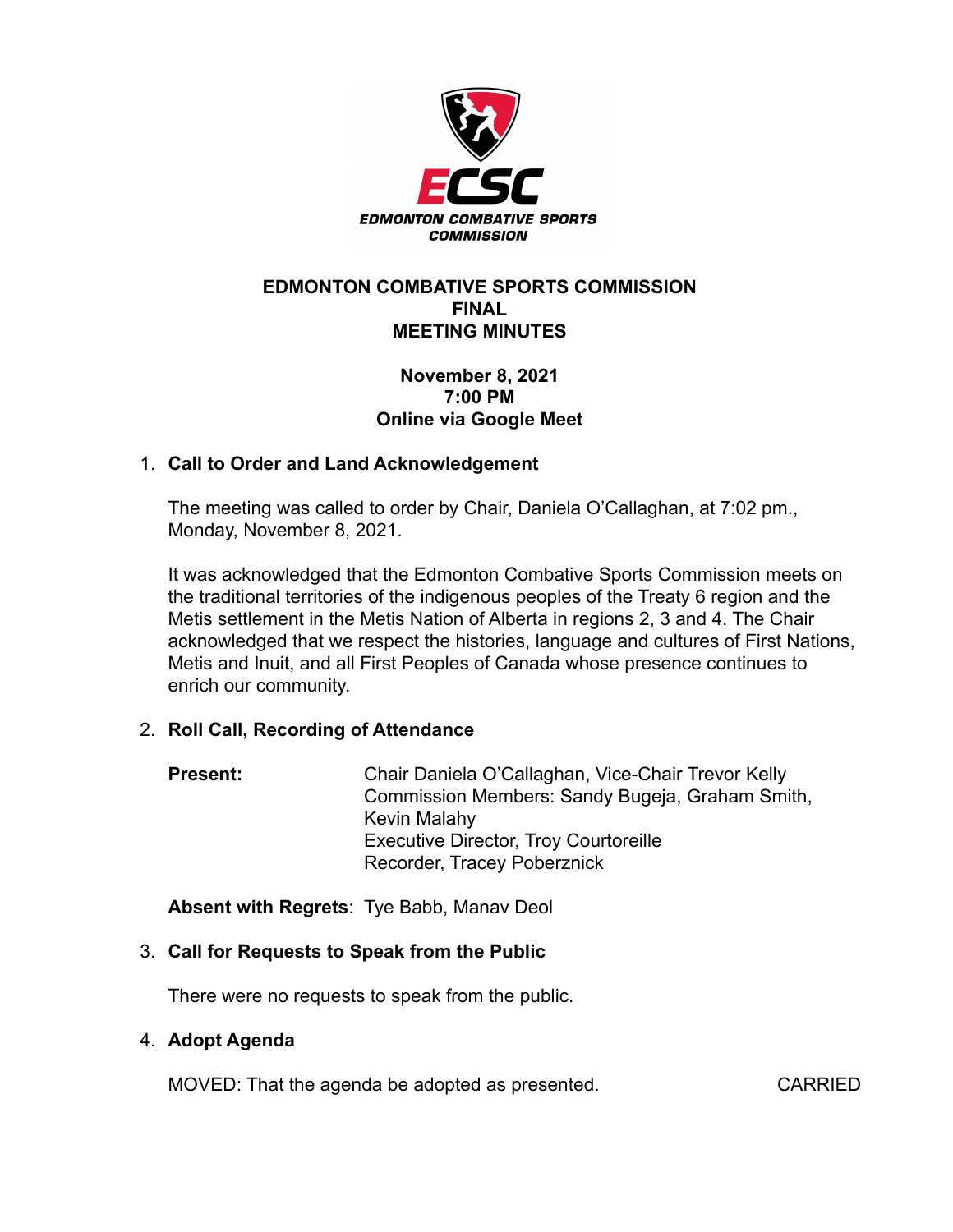## 5. **Approve Minutes from Previous Meeting**

MOVED: That the October 18, 2021, minutes be adopted as amended.

CARRIED

## **6. Appeals Working Group Update**

The Appeals Working Group met on November 3, 2021, with S. Bugeja and T. Kelly in attendance. A response from the City Solicitor was provided regarding the City's representation of the Commission in any potential judicial review which will be incorporated into the report. The final report will be shared at least five days prior to the December meeting with a more extensive discussion expected at the January 2022 meeting.

# **7. Stakeholder Engagement Working Group Update**

The Stakeholder Engagement Working Group and the Executive Director have a meeting scheduled with City of Edmonton stakeholder outreach on Friday, November 12. They will determine the next steps highlighting the condensed time frames that they now need to work under.

A scan of safety concerns around bare-knuckle boxing was conducted by G. Smith and K. Malahy. The only study found was presented to the Association of Ringside Physicians in 2020. There is very little medical research to prove if bare-knuckle boxing is any more or less safe than other combat sports.

The official name of the sport is Bare Knuckle Fighting Championship and they have their own ruleset. Athlete records are not necessarily recorded on proper databases, so there may not be the history required for fighter safety.

Law did an analysis on Bare-Knuckle Boxing and determined that the definition is the same in both the Commission bylaw and the Licensing bylaw. If the Commission wants to sanction these types of events, a policy amendment, a bylaw amendment and a separate definition for bare-knuckle boxing would be needed. A report to City Council would also be required. The Executive Director will follow up with Law Branch to see if their information can be shared with the Commission.

T. Courtoreille will invite the Chief Medical Officer to the January 2022 Commission meeting to discuss concerns around bare-knuckle boxing and fighter safety. G. Smith and K. Malahy will identify qualified people that could also speak to the Commission, offering honoraria to provide a presentation in January.

The ban on applications stands until the Commission gets a copy of the legal opinion to inform a decision on accepting applications and if bylaw or policy amendments are required. T. Courtoreille will reach out to the Association of Boxing Commissions to see if they can provide any information or feedback to the commission.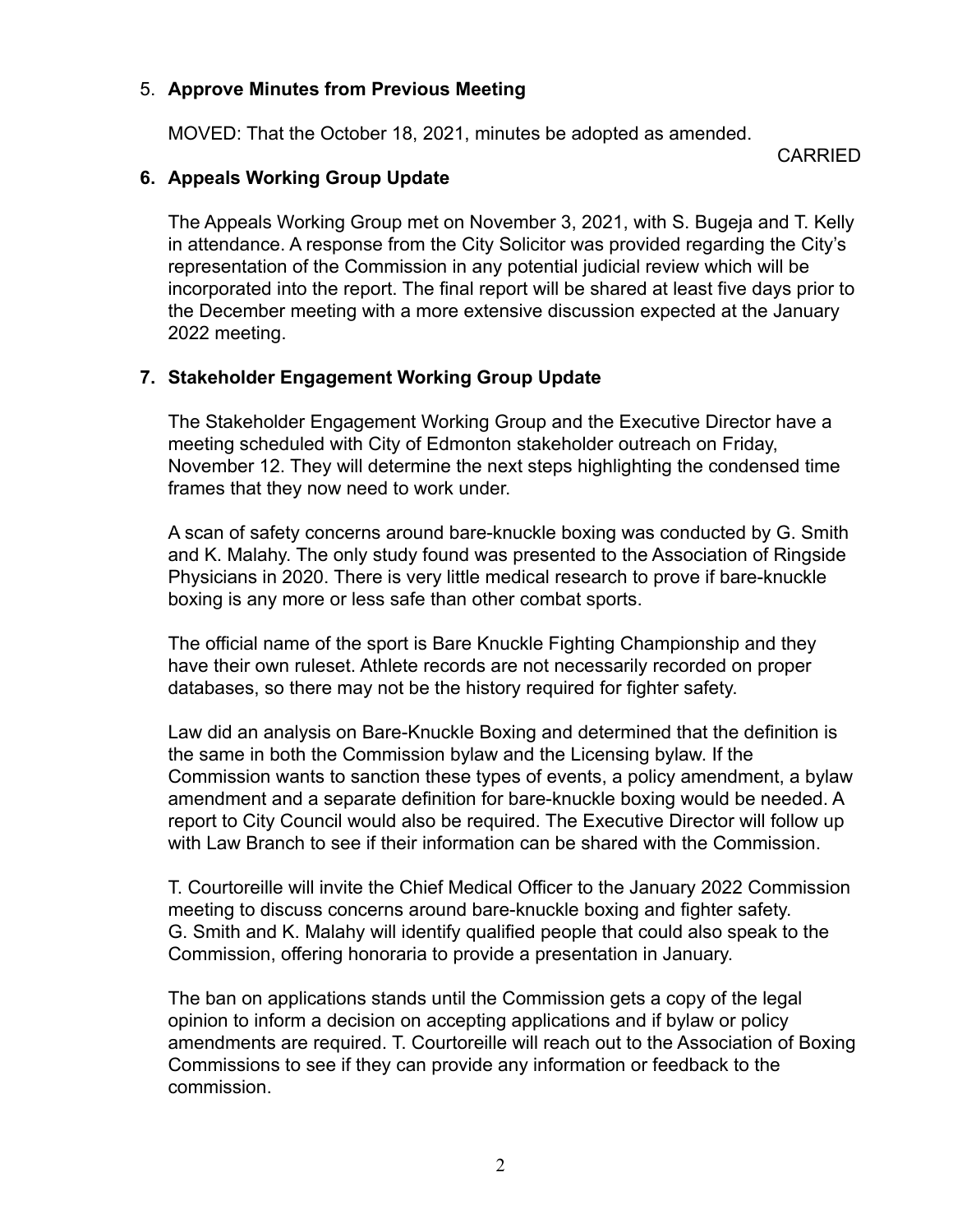## **8. Executive Director Report**

The Cheif Medical Advisor position has not yet been secured. Dr. Karmpan is willing to help with the transition and knowledge transfer.

The website has been updated to indicate that the Commission is not accepting applications for bare-knuckle boxing at this time.

T. Courtoreille will remain in the Executive Director role for about six more months and is looking at transition planning for operations.

Increasing the team of officials will be a priority because currently, there is a shortage. This will require providing training and recertification, possibly in house and in conjunction with other Alberta commissions.

## **COVID-19 Update**

The restriction exemption program would require officials, athletes and coaches to be vaccinated or provide a rapid PCR test. Other regulations to consider would be mandatory masking, as well as venue screening, and good COVID-19 safety protocols. These guidelines may make it possible to stage an event in early 2022.

MOVED: That the written report from the Executive Director be accepted as presented. CARRIED

### **9. Financial Statement – September 30, 2021**

The financial statement includes the final payment for the ECSC Administrative Tribunals training in the amount of \$4,060. The Executive Director will reconcile additional costs covered by the City by the end of 2021

MOVED: That the September 30, 2021, Financial Statement be approved as presented.

CARRIED

### **10.Chair Report**

D. O'Callaghan will work with the City on the recruitment process for a new commission member to fill one vacancy starting December 6, 2021. The posting will close on January 16, 2022, and the appointment will be announced on April 11, 2022. Commission members are asked to forward all membership questions to D. O'Callaghan.